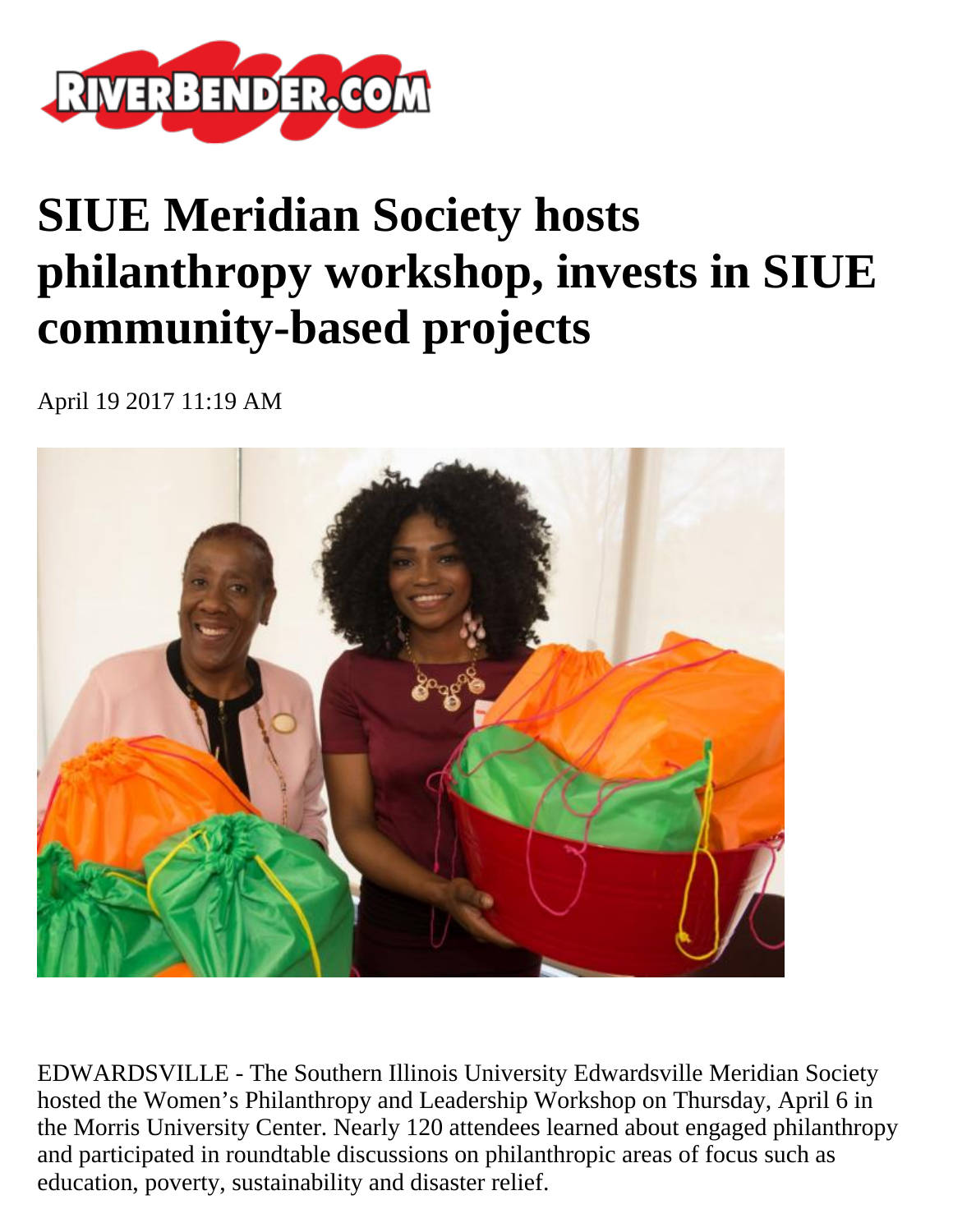Featured speakers at the event included Chad and Kathie Opel, founders of Edwardsville Neighbors in Need, Gloria Crowder, president of the 17<sup>th</sup> Street Corridor Neighborhood Association, and Leah Joyce and Marita LaChapell with Thrivent Financial.

"Most of us learned as children that sharing is a good thing," said event emcee Kim Vrooman, director of AmeriCorps, SWIC and SIUE Meridian Society member and executive board director. "We didn't realize we were practicing philanthropy. We just knew that giving to other people or important causes made us feel good."

Vrooman, who will become president of the Meridian Society as of July 1, encouraged attendees to consider their values, passions and giving goals.

"It is important to be inspired by your own environment in which to give your time, talent and treasure," she said. "Philanthropy is about thought, care, deliberation, going beyond the expected and becoming involved. It is about bringing your giving in line with your hopes for a better world."

SIUE Vice Chancellor, Chief Executive Officer of the SIUE Foundation and Meridian Society member Rachel Stack reminded those in attendance about the golden rule.

"This room is full of care and compassion for poverty, sustainability, assisting those facing disaster, and perhaps in this setting, individuals strongly engaged in the importance of education," Stack said. "This type of dedication and community support is what will continue to enhance SIUE."

The 2017 Meridian Awards were presented during the event. The awards fund outstanding community outreach programs and projects, which are supported through SIUE departments and services.

These projects underscore SIUE Chancellor Randy Pembrook's strong emphasis on High Impact Community Engagement Practices (HICEPs). Since 2004, the Meridian Awards have issued more than \$275,300 to 112 SIUE community-based projects.

The 2017 Meridian Award recipients include:

Project Name SIUE Program + Comm. Partner Amount

Awarded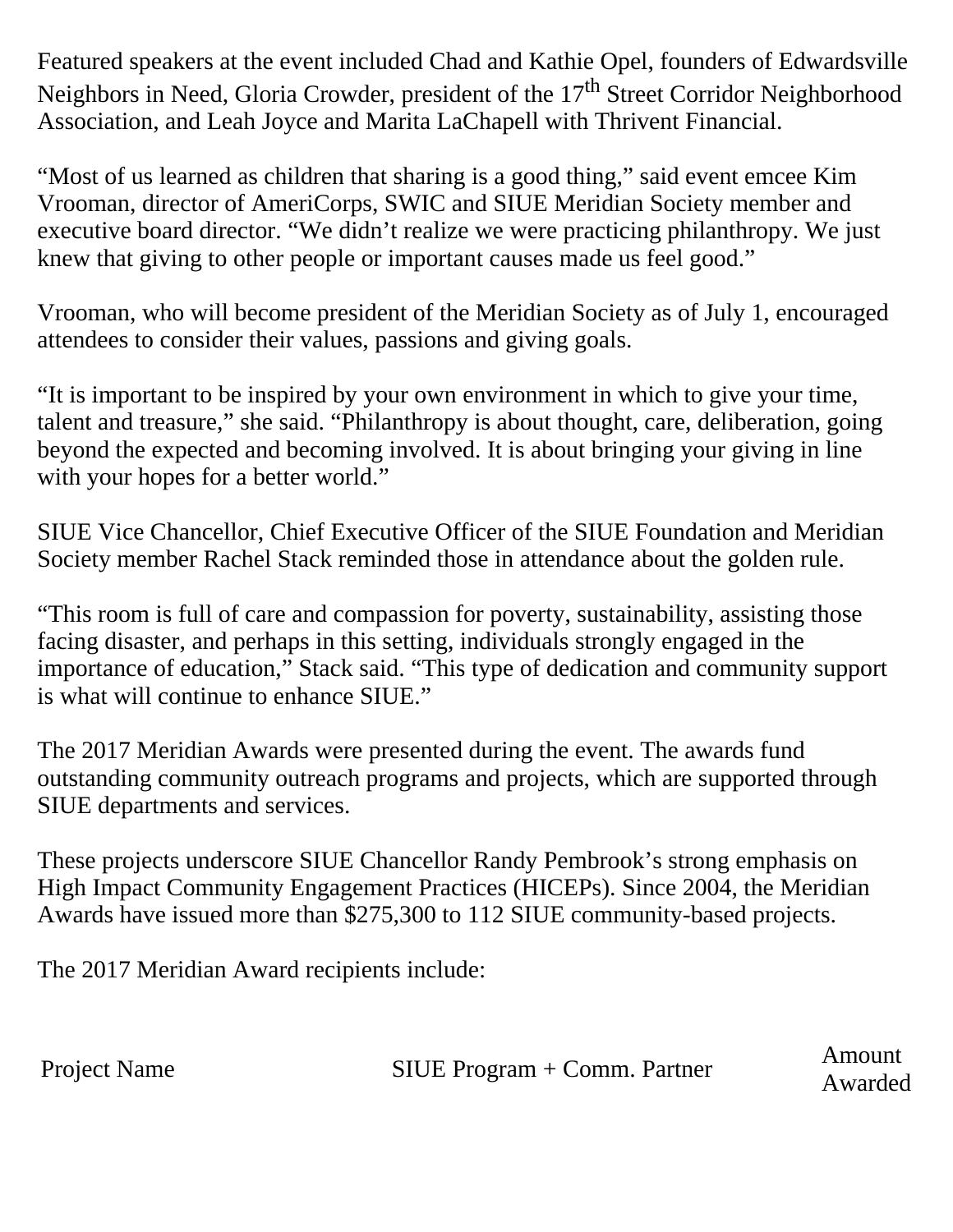| Day and Night Citizen<br><b>Environmental Sciences</b><br>(DANCES)                                      | <b>SIUE STEM Center and Watershed</b><br><b>Nature Center</b>                                                                           | \$1,183 |
|---------------------------------------------------------------------------------------------------------|-----------------------------------------------------------------------------------------------------------------------------------------|---------|
| <b>Hispanic Heritage Month</b>                                                                          | <b>SIUE Spanish Dept. and Fairmont City</b><br><b>Library Center</b>                                                                    | \$750   |
| Impacting the Health of Patients<br>Diagnosed with Diabetes utilizing<br>Comm. Diabetes Education       | SIUE School of Nursing and DEAL-C2,<br><b>LLC</b>                                                                                       | \$3,250 |
| <b>Sacred Sites Signage</b>                                                                             | <b>SIUE Dept. of Political Science and East</b><br>St. Louis 1917 Centennial Commission<br>and Cultural Initiative                      | \$3,000 |
| "Save the Gardens!" A Faculty-<br>Guided Student Effort Toward an<br><b>Awareness Campaign</b>          | <b>SIUE Dept. of Applied Communication</b><br>Studies and Dept. of Sociology and The<br>Gardens at SIUE                                 | \$4,500 |
| <b>SIUE East St. Louis Center</b><br>Campus Garden                                                      | <b>SIUE East St. Louis Center and East St.</b><br>Louis Center, TRIO Head Start                                                         | \$3,000 |
| <b>WSIE RDS Encoder</b>                                                                                 | <b>SIUE WSIE Radio and The Sheldon</b><br><b>Concert Hall &amp; Galleries</b>                                                           | \$2,600 |
| <b>Madison Historical: The Online</b><br>Encyclopedia & Digital Archive<br>for Madison County, Illinois | <b>SIUE Dept. of Historical Studies and</b><br>Madison Co. Regional Office of<br><b>Education and Madison Co. Historical</b><br>Society | \$2,000 |

"As we leave here today, I encourage you to go home and think about the causes you care about most, and the who, what, where, when, why and how of giving," Vrooman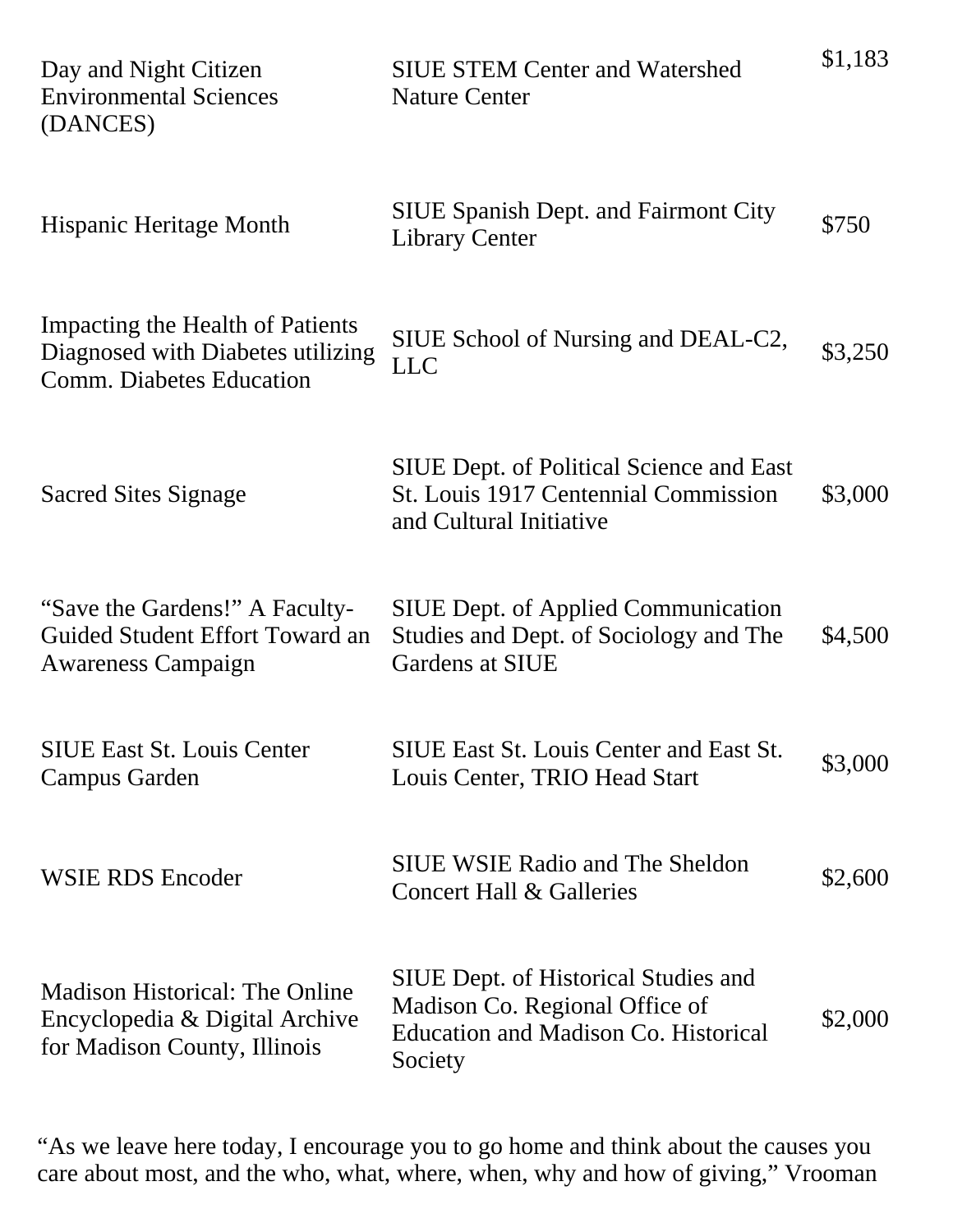concluded. "Make a plan that stems from kindness and compassion, and go out and live that plan. What will you do today to give back to those most in need of your benevolence?"



[The SIUE Meridian Society](http://www.siue.edu/give/meridian/) officially launched its philanthropic mission in October 2003 with its first official meeting. It is an organization of women dedicated to supporting a variety of SIUE programs. The Society's name is based on the fact that the 90th Meridian, exactly one-fourth of the way around the world from the Prime Meridian, runs through the SIUE campus. The Meridian Society educates members on personal finance and philanthropic goals, inspires women to become leaders in supporting SIUE and community causes, enhances understanding and knowledge of women in philanthropy including their charitable support priorities as well as community influence, participates in influencing SIUE and the community via annual Impact Fund Awards, and supports SIUE's long-term goals for active community engagement and excellent reputation.

[Southern Illinois University Edwardsville](http://www.siue.edu/) provides students with a high quality, affordable education that prepares them for successful careers and lives of purpose to